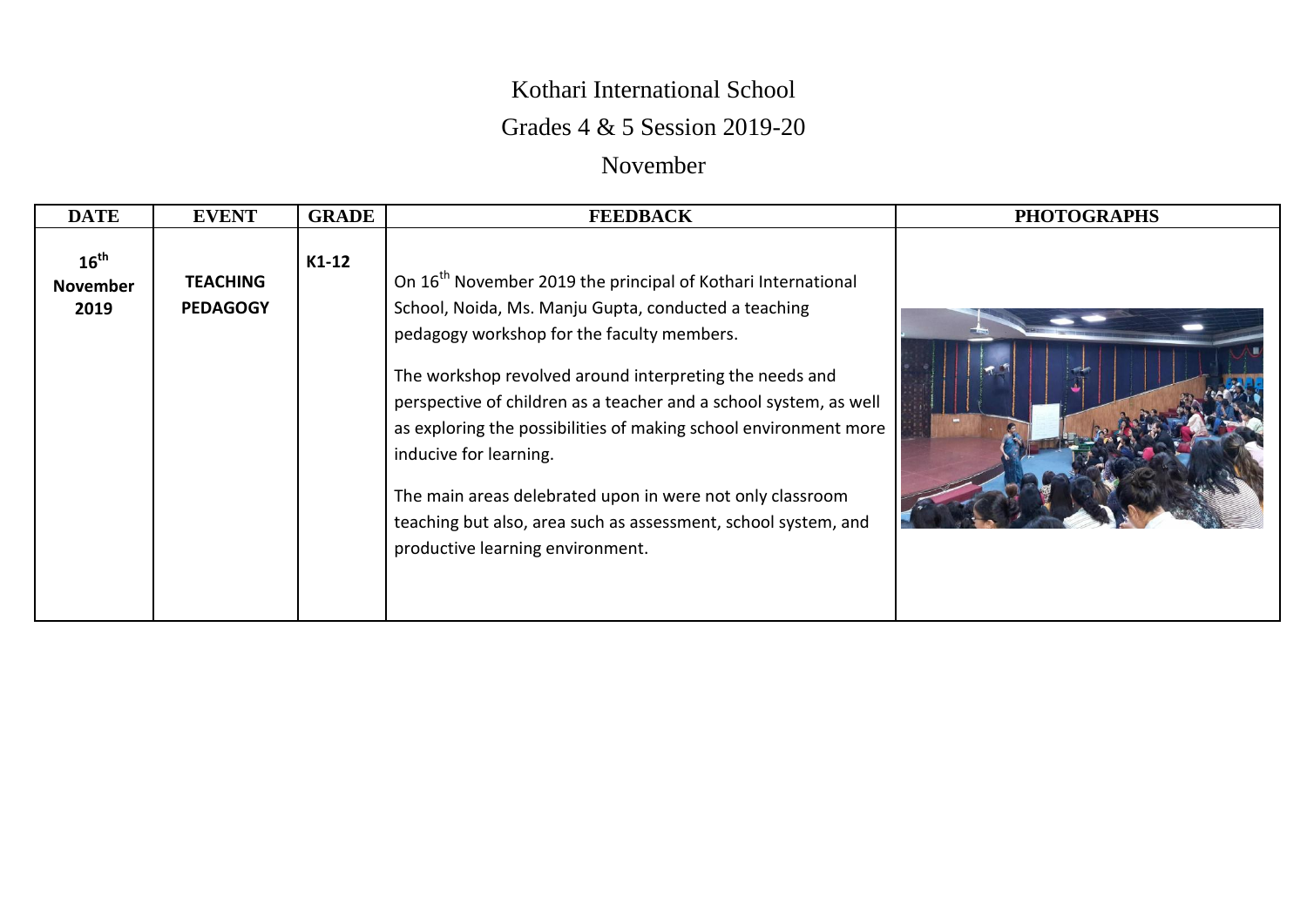| $18^{\text{th}}$<br><b>November</b><br>2019 | <b>STAFF MEETING</b> | $K1-12$ | A staff meeting was held in the AV Hall of the Kothari<br>international school, Noida. Principal ma'am discussed about the<br>different aspects of teaching and pedagogy. We discussed four<br>parts of pedagogy which included teaching, assessment, learning<br>environment and school management.<br>We discussed about different strategies to improve the learning<br>of the students and how we can make learning more meaningful<br>for them. |  |
|---------------------------------------------|----------------------|---------|------------------------------------------------------------------------------------------------------------------------------------------------------------------------------------------------------------------------------------------------------------------------------------------------------------------------------------------------------------------------------------------------------------------------------------------------------|--|
|---------------------------------------------|----------------------|---------|------------------------------------------------------------------------------------------------------------------------------------------------------------------------------------------------------------------------------------------------------------------------------------------------------------------------------------------------------------------------------------------------------------------------------------------------------|--|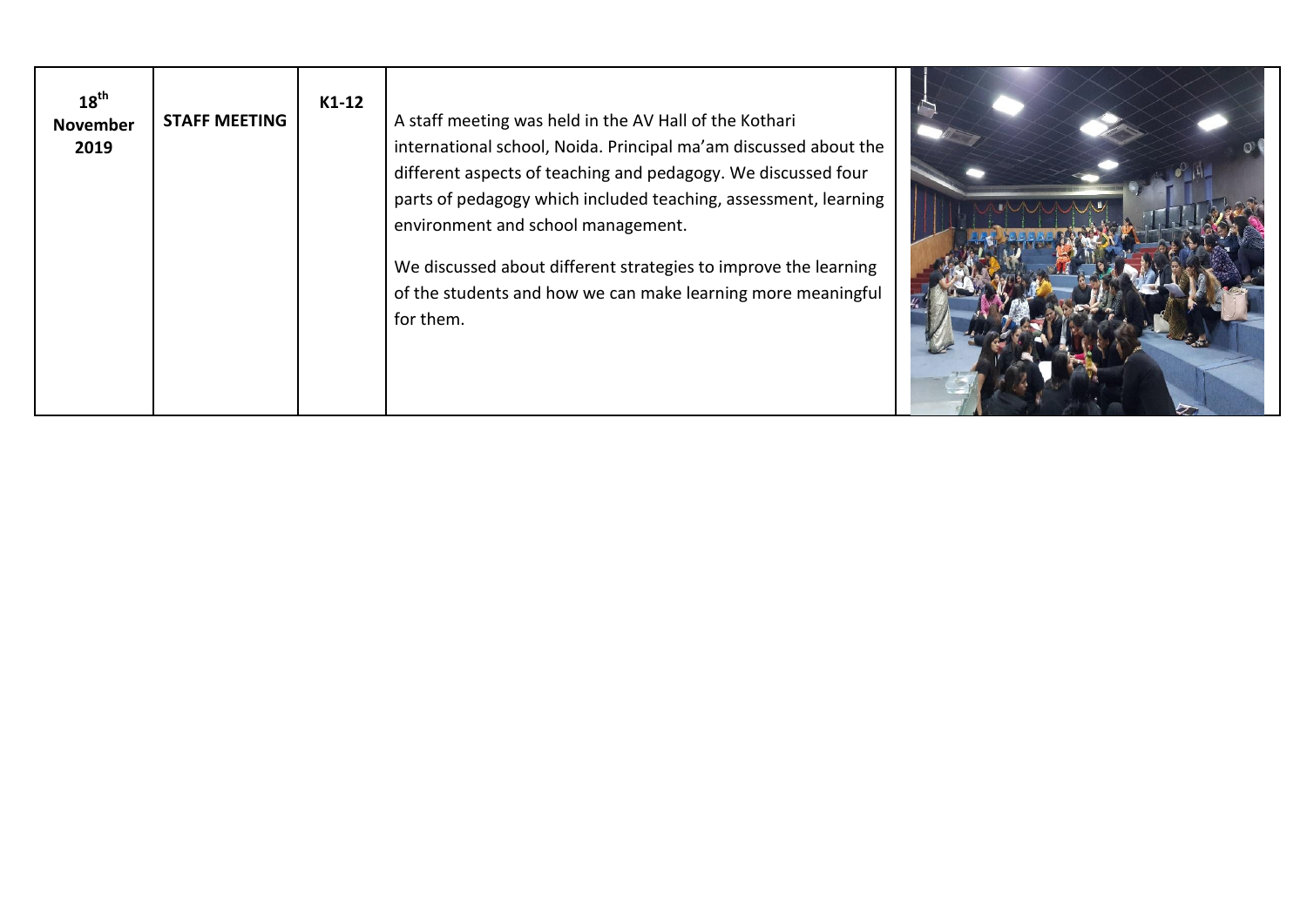| $19^{\text{th}}$<br><b>November</b><br>2019 | <b>ASSEMBLY</b><br><b>(AFFORDABLE</b><br><b>AND CLEAN</b><br><b>ENERGY</b> ) | 4 G | We only have one planet, so it's important that we keep it clean<br>and safe, preserve the limited resources we have, and make<br>sustainability a top priority for our society today.<br>On 19 <sup>th</sup> November, 2019 students of Grade 4G of Kothari<br>International School, Presented an assembly based on the one of<br>the topics of sustainable Development goals, "The affordable<br>and clean energy". Through this assembly they inferred the<br>presence of abundant energy already present in the nature that<br>is renewable, clean and safe. Being inspired, they created<br>solar, wind and water energy based models and posters. Song<br>and Rap with beautiful dance perfomance was presented by the<br>students, on the same. Through small skit they created<br>awareness amongst their friends and all present there. The<br>assembly was ended with the effective points on adopting the<br>measures, to have safe and clean energy with their small efforts<br>on daily basis.<br>Assembly was appreciated by the Principal, Ms.manju Gupta,<br>Faculty and parents present there. Parents gave their valuable<br>feedback and appreciation notes. | Kothari International School<br>Fossil Fue |
|---------------------------------------------|------------------------------------------------------------------------------|-----|---------------------------------------------------------------------------------------------------------------------------------------------------------------------------------------------------------------------------------------------------------------------------------------------------------------------------------------------------------------------------------------------------------------------------------------------------------------------------------------------------------------------------------------------------------------------------------------------------------------------------------------------------------------------------------------------------------------------------------------------------------------------------------------------------------------------------------------------------------------------------------------------------------------------------------------------------------------------------------------------------------------------------------------------------------------------------------------------------------------------------------------------------------------------------------|--------------------------------------------|
|---------------------------------------------|------------------------------------------------------------------------------|-----|---------------------------------------------------------------------------------------------------------------------------------------------------------------------------------------------------------------------------------------------------------------------------------------------------------------------------------------------------------------------------------------------------------------------------------------------------------------------------------------------------------------------------------------------------------------------------------------------------------------------------------------------------------------------------------------------------------------------------------------------------------------------------------------------------------------------------------------------------------------------------------------------------------------------------------------------------------------------------------------------------------------------------------------------------------------------------------------------------------------------------------------------------------------------------------|--------------------------------------------|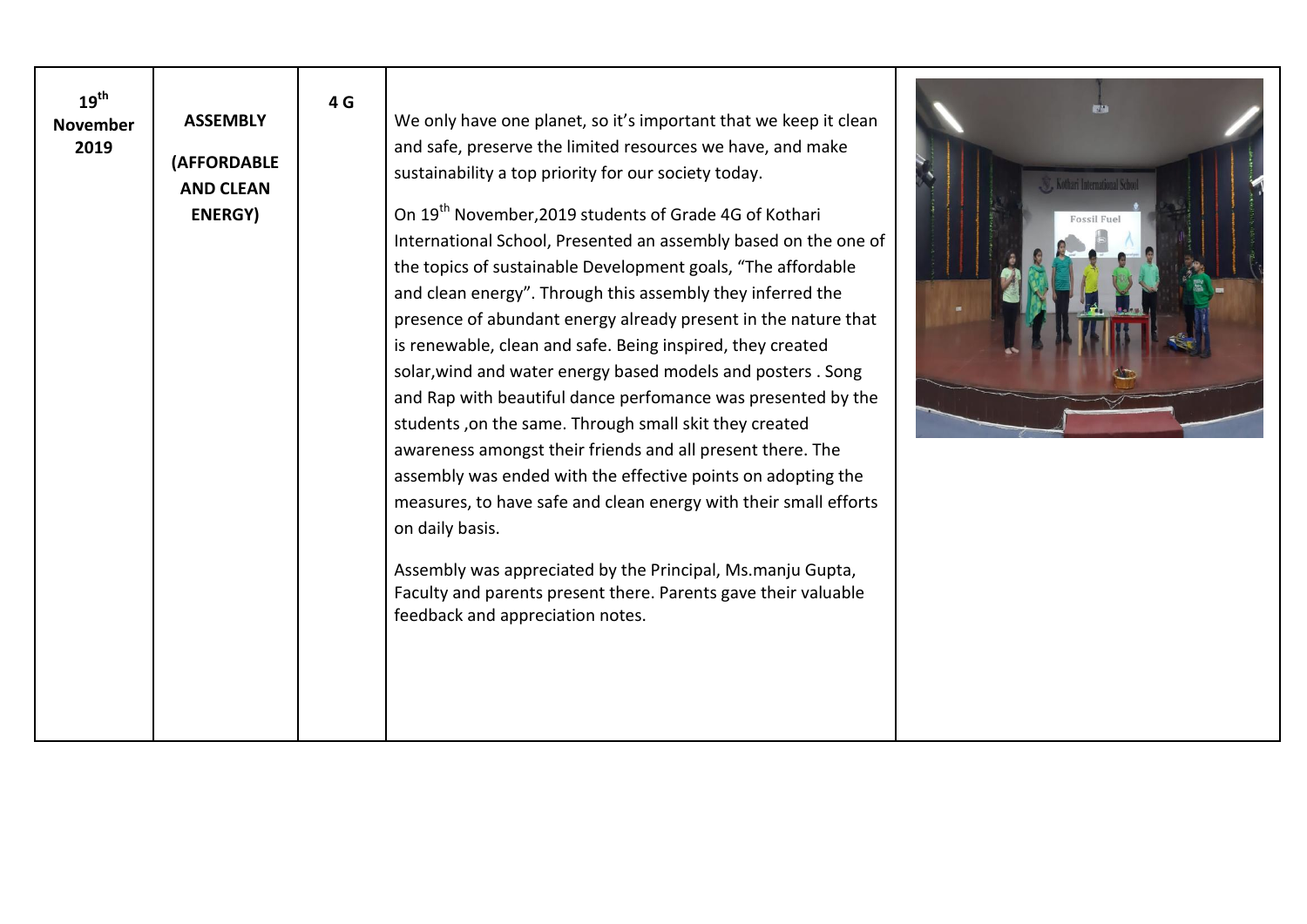| 26 <sup>th</sup><br><b>November</b><br>2019 | <b>ASSEMBLY</b><br>(CHRISTMAS) | 5F | Students of Grade 5F presented their assembly on the topic<br>"Christmas" on Tuesday, 26 <sup>TH</sup> November, 2019.<br>The Assembly commenced on a spiritual note with a beautiful<br>prayer followed, which was a self composed prayer by one of the<br>students.<br>The real soul to the assembly was given by the Skit based on<br>'Birth of Jesus', wherein, the students gave a message that Santa<br>is alive. He can never die. We all can become Santa by helping<br>the ones in need. It is an idea of being generous and sensitive<br>towards others. This was followed by a dance which filled the<br>environment with joy and excitement as Santa came dancing to<br>the tunes of Jingle Bells. The students even sang the Christmas<br>carols to keep the Christmas spirit alive and wished the audience<br>'Merry Christmas'<br>The Assembly was well -coordinated and ended with<br>appreciating words of the Principal. All present applauded for<br>the participants.<br>The message of the assembly was loud and clear--- Come let us<br>embrace the spirit of Christmas by bringing joy and happiness<br>into someone's life. | Kothari International School |
|---------------------------------------------|--------------------------------|----|-----------------------------------------------------------------------------------------------------------------------------------------------------------------------------------------------------------------------------------------------------------------------------------------------------------------------------------------------------------------------------------------------------------------------------------------------------------------------------------------------------------------------------------------------------------------------------------------------------------------------------------------------------------------------------------------------------------------------------------------------------------------------------------------------------------------------------------------------------------------------------------------------------------------------------------------------------------------------------------------------------------------------------------------------------------------------------------------------------------------------------------------------------|------------------------------|
| 26 <sup>th</sup><br><b>November</b><br>2019 | <b>ASSEMBLY</b>                | 5F | कोठारी इंटरनेशनल स्कूल के प्रांगण में विश्व के सबसे प्रसिद्ध<br>त्योहार ' क्रिसमस ' पर आधारित प्रार्थना सभा का आयोजन                                                                                                                                                                                                                                                                                                                                                                                                                                                                                                                                                                                                                                                                                                                                                                                                                                                                                                                                                                                                                                |                              |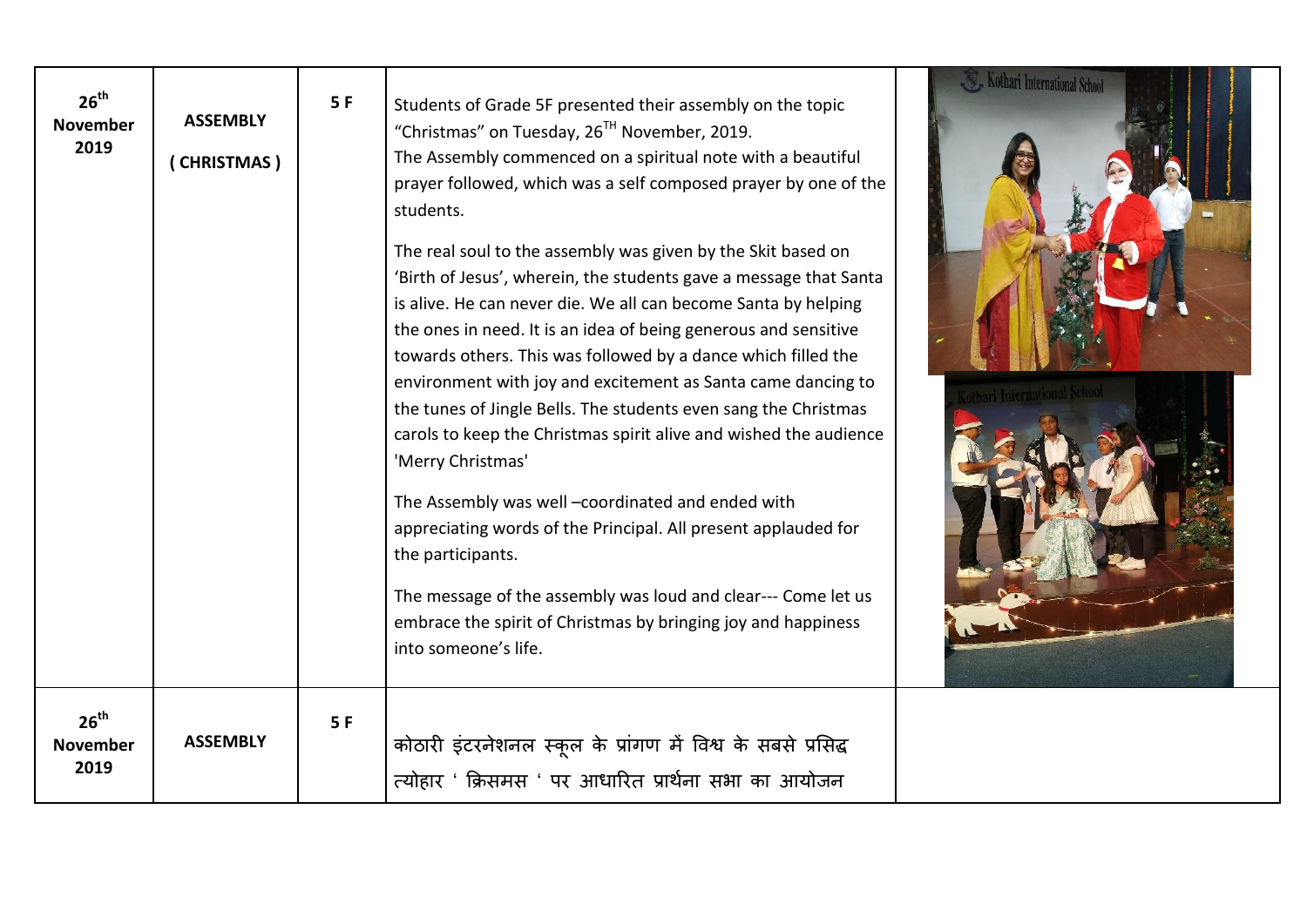|  | किया गया। जो कि ब्रिटिश काउंसिल द्वारा हमारे स्कूल को दी गई      |
|--|------------------------------------------------------------------|
|  | आई.एस.ए.परियोजना का हिस्सा है जिसमें कक्षा पाँचवीं- फ के         |
|  | सभी विद्यार्थियों ने बढ़- चढकर हिस्सा लिया। प्रार्थना सभा में    |
|  | भगवान ईश् के जन्म को 'रोल प्ले ' का रूप दिया गया जिसमें          |
|  | दर्शाया गया कि भगवान ईशु ने सदैव लोगों में दया भावना             |
|  | अपनाकर अंहिसा की राह पर चलने की प्रेरणा दी । प्रार्थना सभा       |
|  | में प्रस्तुत पश्चिम की कला , नृत्य और संस्कृति की झलक ने         |
|  | सबका मन मोह लिया। इस तरह पूरे विश्व में क्रिसमस का               |
|  | त्योहार हर्षोल्लास से मनाया जाता है ।                            |
|  | इस तरह के प्रार्थना सभा के आयोजन द्वारा बच्चों के आत्म           |
|  | विश्वास में वृद्धि के साथ-साथ दुनिया भर में मनाए जाने वाले       |
|  | विभिन्न त्योहारों के बारे में जानकारी व जागरुकता बनी रहती है।    |
|  | विद्यालय की प्राचार्या                                           |
|  |                                                                  |
|  | श्रीमती मंजू गुप्ता तथा श्रीमती प्रियंका चित्रवंशी ने सभी बच्चों |
|  | का उत्साहवर्धन किया। इस प्रार्थना सभा में बच्चों की लगन व        |
|  | उत्साह को दर्शकों ने सराहा तथा तालियों की गडगडाहट से उन्हें      |
|  | प्रोत्साहित किया।                                                |
|  |                                                                  |
|  |                                                                  |